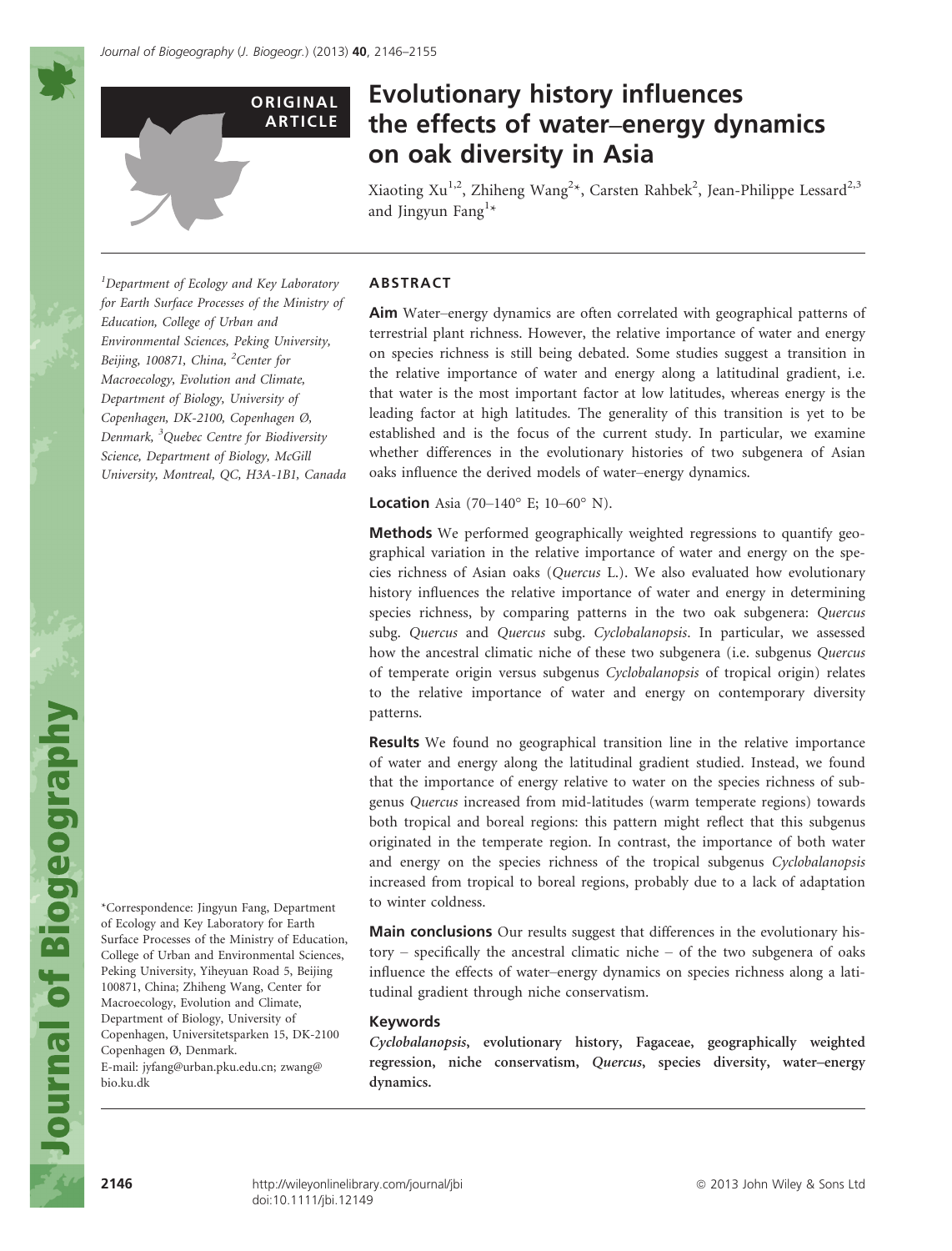## INTRODUCTION

An understanding of the latitudinal gradient of species richness is regarded as the 'holy grail' of ecology (Huston, 1994), and the mechanisms underlying this pattern have fascinated biogeographers and ecologists for more than two centuries (Lomolino et al., 2005). Despite the large number of studies devoted to this issue, the underlying mechanisms remain elusive (Brown et al., 2004; Currie et al., 2004; Ricklefs, 2004; Wang et al., 2009). Several studies have documented strong species richness–climate relationships across taxonomic groups and spatial scales (Hawkins et al., 2003; Currie et al., 2004; Whittaker et al., 2007; Wang et al., 2011a). In particular, water–energy dynamics often appear to drive spatial patterns of species richness in plants (O'Brien, 1998; Francis & Currie, 2003; Field et al., 2005). Nevertheless, the generality of the water–energy effects on spatial patterns of plant species richness is still open to question.

The relative importance of water and energy can differ among regions (Hawkins et al., 2003). For example, a global meta-analysis on species richness patterns showed that the relative importance of water and energy on terrestrial plant species richness changed from the predominance of energy in cold temperate regions to the predominance of water in tropical regions (Hawkins et al., 2003; coined as Hawkins' conjecture by Whittaker et al., 2007). However, the existence of such a latitudinal transition from strong effects of water limitation to that of energy limitation is still controversial, and remains poorly tested outside Europe and America (Whittaker et al., 2007; Eiserhardt et al., 2011). Hawkins et al. (2003) postulated the existence of a transition in the relative importance of water and energy limitations along the latitudinal gradient, arising from physiological limitations of terrestrial organisms: water is likely to be the limiting factor in warm regions where energy inputs are ample, while energy is likely to be more important in cold regions where energy inputs are low. However, previous studies did not consider the potential influence of differing evolutionary histories among taxonomic groups. To our knowledge, how evolutionary history might influence the effects of water–energy dynamics on the latitudinal gradient in species richness remains unexplored.

Researchers are increasingly aware of the influence of evolutionary processes on patterns of species richness (Latham & Ricklefs, 1993; Ricklefs et al., 1999; Ricklefs, 2006; Donoghue, 2008). In particular, there is a growing appreciation for the role that niche conservatism might play in shaping species richness–climate relationships along latitudinal gradients (Wiens & Donoghue, 2004; Wiens et al., 2010). More specifically, the tropical niche conservatism hypothesis (Wiens & Donoghue, 2004) posits that ancestral climatic niches (which are often tropical) are retained over long periods of time because evolutionary constraints prevent adapatation to newly available climatic niches following major episodes of climate change (e.g. the spread of temperate climates). As a result, the species richness of a given clade in a given region might be low if ambient climatic conditions deviate from those conditions characterizing the clade's ancestral niche, because of difficulties in evolving new adaptations (Wiens et al., 2010). A more specific prediction might be that, along a contemporary climatic gradient, species richness should decrease with increasing differences between ambient climatic conditions and conditions characterizing the ancestral climatic niche. That is, the climatic conditions characterizing the ancestral niche of a clade should impose a strong limit on the distributions of its constituent species, and hence have a strong influence on patterns of species richness. Support for the importance of niche conservatism in shaping patterns of species richness was documented in South American trees (Giehl & Jarenkow, 2012), mammals world-wide (Buckley et al., 2010) and Appalachian salamanders (Kozak & Wiens, 2010). Despite the growing evidence for the role of niche conservatism in shaping diversity gradients, the potential influence of niche conservatism on water–energy dynamics is largely unexplored.

In this study, we assessed the relative importance of water and energy on a latitudinal gradient of species richness, and evaluated whether niche conservatism might influence the effects of water–energy dynamics on species richness using geographically weighted regression (GWR) and species distribution data of the two Asian subgenera of oaks (Quercus L, Fagaceae): the temperate subgenus Quercus and tropical subgenus Cyclobalanopsis (Axelrod, 1983; Zhou, 1992; Manos et al., 1999; Denk & Grimm, 2010). Hawkins et al. (2003) argued that the relative importance of water and energy in shaping spatial patterns of species richness shifted from low to high latitudes. Therefore, if patterns of species richness in Asian oaks follow Hawkins' conjecture, we would expect that local  $r^2$  values of the relationship between species richness and water availability would decrease with latitude, whereas local  $r^2$  values of the relationship between species richness and energy would increase (Fig. 1a). Moreover, this pattern should be consistent across both subgenera of oaks studied here. In contrast, if niche conservatism influences the effect of water–energy dynamics on patterns of species richness, we would expect water–energy dynamics to vary between subgenera as a result of differences in their ancestral climatic niches (i.e. temperate versus tropical; see Materials and Methods for details of the evolutionary history of these two subgenera). In particular, for the tropical subgenus Cyclobalanopsis, we expect that the importance of both water and energy limitations on species richness should increase from the equator towards the North Pole (i.e. along the tropical– boreal gradient). However, for the temperate subgenus Quercus, the importance of water and energy limitations should increase when moving from mid-latitude regions towards both the equator and the North Pole (i.e. temperate–tropical and temperate–boreal gradients). Specifically, we predict: (1) a lack of clear water–energy transition line (as proposed by Hawkins et al., 2003); and (2) an increase in local  $r^2$  values (with high  $r^2$  values indicating the importance of the envi-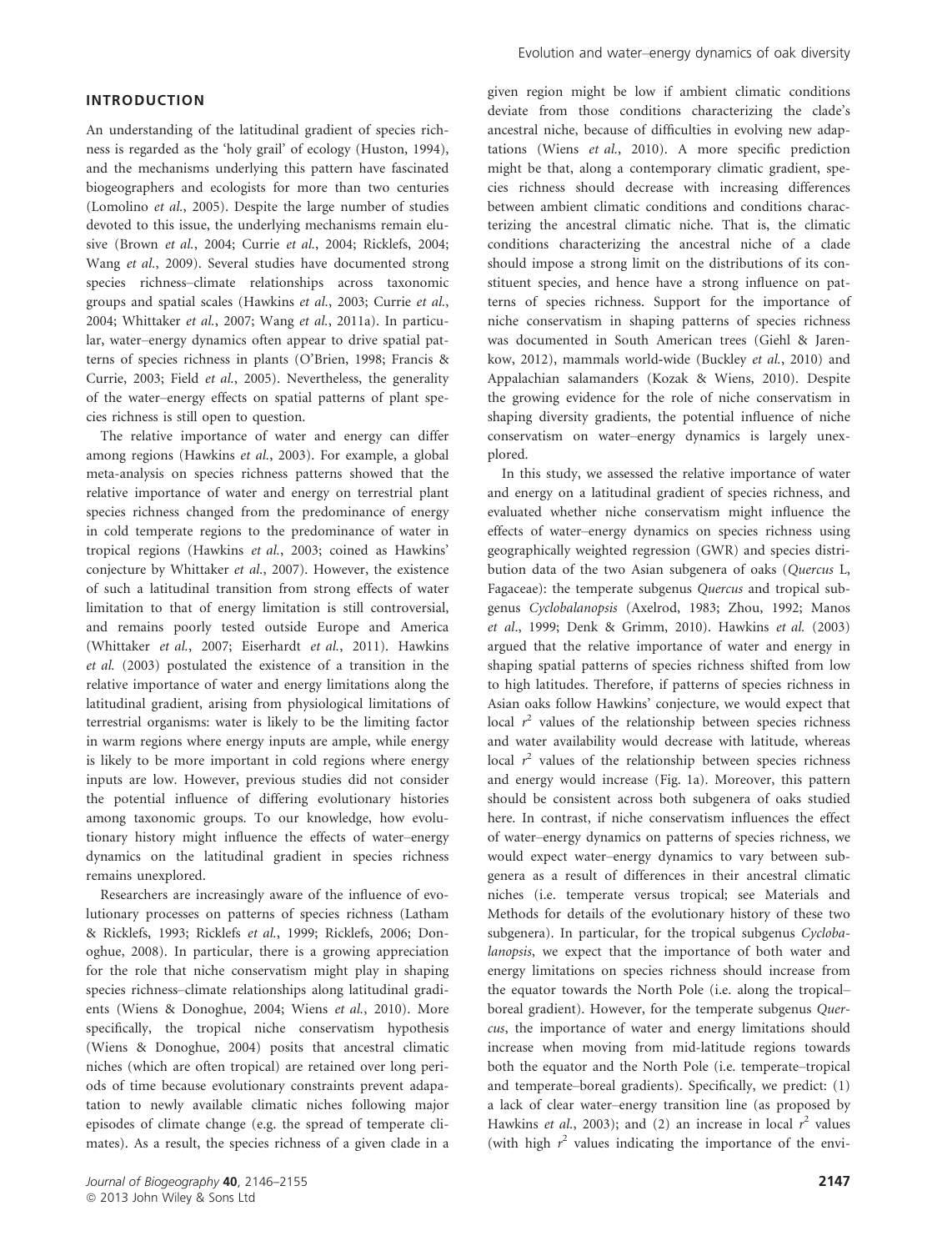

**Figure 1** (a) Predicted variation in the strength  $(r^2)$  of the relationship between species richness and water or energy along the latitudinal gradient following the water–energy conjecture of Hawkins et al. (2003), wherein water limitation is the predominant factor at low latitudes and energy limitation predominates at high latitudes. (b) Assuming that adaptation ability to ambient climate decreases with increasing deviations from the ancestral climatic niche, local  $r^2$  values of water or energy models for the Asian oak Quercus subg. Cyclobalanopsis increase with increasing latitude due to its tropical origin, but (c) a U-shaped pattern characterizes this relationship for the Asian oak Quercus subg. Quercus due to its temperate origin. Grey circles indicate the hypothesized area of origin.

ronmental variable in shaping the patterns of species richness) for the effect of water and energy availability from the equator to the North Pole for the tropical subgenus Cyclobalanopsis (Fig. 1b), but a U-shaped pattern for the temperate subgenus Quercus (Fig. 1c).

### MATERIALS AND METHODS

## Species distribution data

In this study, we compiled data on species distributions across an area bounded by Pakistan in the west, the Indochinese peninsula in the south, Siberia in the north and the Asian continental coastline in the east (about 70–140° E in longitude and about 10–60° N in latitude). Species distribution data were compiled from published floras, checklists, databases and peer-reviewed journal articles (see Appendix S1 in Supporting Information for a complete list of references).

Based on evidence from molecular phylogeny (Manos et al., 1999; Denk & Grimm, 2010), fossil records (Jones, 1986; Zhou, 1992) and morphological studies (Deng et al., 2008; Denk & Grimm, 2009), two subgenera of Quercus were identified. These studies suggested that subg. Cyclobalanopsis is a basal, tropical lineage that might be more closely related to other genera of the family Fagaceae than the rest of the genus Quercus, while subg. Quercus is a derived group that might have originated in temperate regions. It is uncertain as to when the two lineages separated, but some fossil evidence the crown group of Quercus may have diversified in midpalaeolatitudes during the Oligocene, and evolved key innovations of functional traits adapted to cold, dry and fluctuating climate, including a deciduous life form and sclerophyllous/xeric leaves (Axelrod, 1983; Zhou, 1992). Therefore, we followed Menitsky (2005), Wu et al. (1999) and the Oak Name Checklist of the International Oak Society (http://www.oaknames.org/) to separate all Asian oak species into two subgenera. In total, we compiled 91 species of subg. Cyclobalanopsis and 35 species of subg. Quercus. Scientific names and synonyms followed that of Species 2000 (http:// www.sp2000.org/index.php, accessed in October 2011) with minor modifications according to Flora of China (Wu et al., 1999). Infraspecific taxa were merged to species level. Island species and hybrids were excluded from our study with the hybridization status according to World Checklist of Fagaceae (Govaerts et al., 2011). In general, the distribution of subg. Quercus extends to Siberia in the North, and overlaps with that of subg. Cyclobalanopsis in subtropical regions (i.e. from the Indochinese peninsula to central China; Fig. S2 in Appendix S2). Appendix S3 shows the species list and distributions for each subgenus. Most distributional data were recorded by administration units, and so we standardized our distribution data by these units. The administration boundaries maps were from the

from the Eocene suggests that subg. Cyclobalanopsis originated in a warmer and wetter environment than subg. Quercus, and may have undergone radiation soon after the divergence between American and Asian oaks (Manos & Stanford, 2001; Denk & Grimm, 2010). On the other hand,

GADM database of Global Administrative Areas (version 1, http://www.gadm.org/home). The recorded geographical names in different literature were updated following the GeoNames of the global geographical database (http://www. geonames.org/), and were then linked to the global administration units. The sizes of the administration units ranged from 5285 to 320,000 km<sup>2</sup>. In order to reduce any area effects on the estimation of species richness, we aggregated adjacent units that were less than  $100,000$  km<sup>2</sup> into larger units according to data availability and the areas of the majority of units. The areas of units in the final data set ranged from 90,000 to 320,000 km2 . For each unit, species number was counted, and the area was calculated in ArcGIS 10 (ESRI, Redlands, CA, USA) using the Albers equal-area conic projection. The latitude of each geographical unit was the latitude of its geometric

## Climatic data

centroid.

In order to test the effects of water and energy availability on species richness, we selected the most frequently used water and energy variables. The energy variables included mean annual temperature (MAT, °C), annual potential evapotranspiration (PET, mm), minimum monthly potential evapotranspiration (PETmin, mm), and mean temperature of the warmest (MTWQ, °C) and coldest quarters (MTCQ, °C).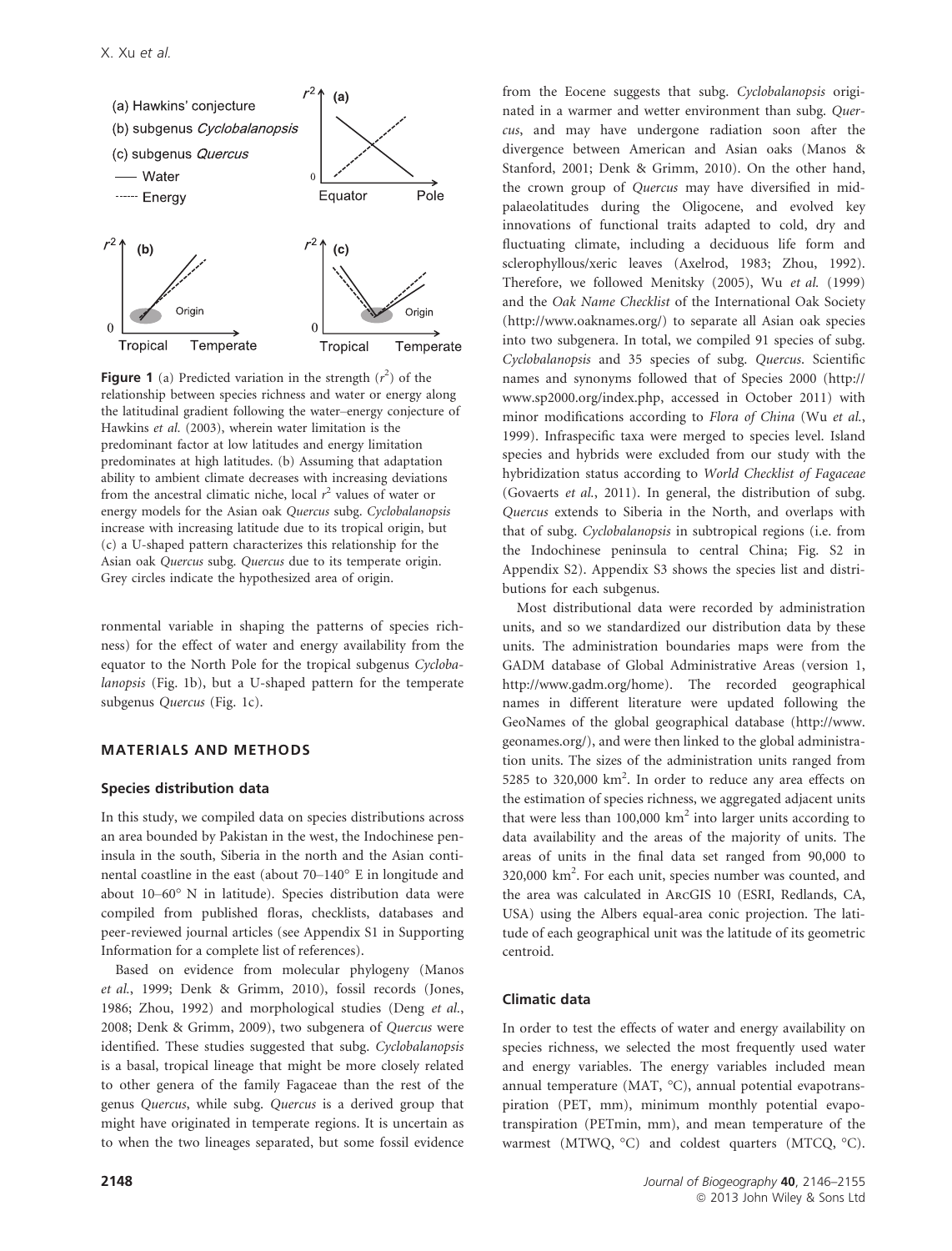The water variables were mean annual precipitation (MAP, mm), rainfall (RF, mm), aridity index (AI), and the mean precipitation of the wettest (MPWQ, mm) and driest quarters (MPDQ, mm). Rainfall was defined as the sum of monthly precipitation in months with a mean temperature above 0 °C (Francis & Currie, 2003). To avoid collinearity among variables, principal components analysis (PCA) was conducted for water and energy variables respectively to get the major water (PCw) and energy gradients (PCe). The broken-stick stopping rule was used to select how many components should be extracted from PCA analysis (Jackson, 1993).

MAT, MTWQ, MTCQ, MAP, MPWQ, MPDQ and monthly mean precipitation and temperature were obtained from the WorldClim database (http://www.worldclim.org/) with spatial resolutions of  $2.5 \times 2.5$  arc-minutes. PET and AI data with a resolution of 30 arc-seconds were downloaded from the CGIAR Consortium for Spatial Information (http:// www.cgiar-csi.org/). We used zonal statistics in ArcGIS 10 to calculate the mean values of each variable within each geographical unit.

## Statistical analyses

We first evaluated the relationship between species richness and water or energy variables using ordinary least squares (OLS) regression models. This model assumes a global relationship between the response variable and predictors over geographical space (Jetz et al., 2005). However, because the relationship between ecological variables and climate varies geographically (Svenning et al., 2009), we used geographically weighted regression (GWR) models to detect whether either the richness–water relationship or the richness–energy relationship varies spatially.

Geographically weighted regression performs a regression for each data point (regression point) and estimates regression parameters. For each regression point, GWR assumes that observations which are nearer the regression point should have a greater weight than those that are further away (Charlton et al., 2009). To account for the irregular spacing of our data points, the weight was computed by using an adaptive Gaussian kernel, which allows the same proportion of all data points (bandwidth) to be used for each regression. The corrected Akaike information criterion  $(AIC<sub>c</sub>)$ -based optimization algorithm was used to select bandwidth. A fixed bandwidth with 14 data points, which can minimize  $AIC_c$ values for both the richness–energy model and the richness– water model simultaneously, was used to allow comparability of the results from different regression points of richnessenergy model and richness-water model.

Geographically weighted regression was used to explore the relationships between species richness and water/energy for the two subgenera separately. The local  $r^2$  values represented local explanatory power of water  $(r^2$ <sub>W</sub>) and energy  $(r<sup>2</sup><sub>E</sub>)$  on species richness at specific localities. The difference between energy and water  $r^2$  was calculated as

 $r^2_{\text{diff}} = r^2_{\text{E}} - r^2_{\text{W}}$ , and represented the relative importance of the two factors in shaping species richness in different localities. For a given locality,  $r^2$ <sub>diff</sub> values between  $-0.05$  and 0.05 suggest that water and energy contribute equally to species richness. In contrast,  $r^2$ <sub>diff</sub> > 0.05 suggests that energy is the dominant factor, whereas  $r^2_{\text{diff}} < -0.05$  suggests that water is the dominant factor. Localities where the standard deviations of GWR model residuals were > 2.5 were deemed to be unreliable, and were excluded from the subsequent analysis. Area was not a significant predictor of species richness in either OLS ( $P > 0.05$ ) or GWR models (difference in AIC<sub>c</sub> between the model including area as a variable and the model excluding area is  $\leq$  3). Area was therefore excluded from the analysis. Figure S1 in Appendix S2 shows the relationship between species richness and area.

To examine how the amount of local variation explained by water and energy changed along the latitudal gradient, we first regressed  $r_{\rm E}^2$  and  $r_{\rm W}^2$  against latitude, and then used Davies' test to test whether the slope is non-constant (Davies, 1987). A significant result from Davies' test suggests non-constant relationships between  $r_{\rm E}^2$  (or  $r_{\rm W}^2$ ) and latitude, in which case we used piecewise linear regression (PWL) to explore the segmented relationships between  $r_{\rm E}^2$  (or  $r_{\rm W}^2$ ) and latitude; otherwise, the OLS model was used. Because the inherent spatial autocorrelation of GWR results will inflate Type I error in model significance tests, we used modified t-tests (Dutilleul et al., 1993; Rosenberg & Anderson, 2011) to test the significance of correlation between local  $r^2$  and latitude. In piecewise linear regression analysis, modified t-tests were used to test the significance of each segment. To quantitatively compare the performance of the OLS and PWL models, we performed a likelihood ratio test (LLR test; Feder, 1975).

Species richness was log-transformed. GWR and OLS were conducted and mapped in ArcGIS 10. Davies' tests and PWL were completed and plotted in the R package segmented (Muggeo, 2003, 2008; R Development Core Team, 2011), and LLR tests were carried out using the R package LMTEST (Zeileis & Hothorn, 2002). PCA analyses were conducted using the 'prinocomp' function in MATLAB 2012a (MathWorks, Natick, MA, USA).

#### RESULTS

Principal components analysis, using the broken-stick model as a stopping rule, extracted the first axis (PC 1) for both water and energy groups. The proportion of variance explained by the first axis was more than 80% (Table S1 in Appendix S2) for both water and energy groups. The mean temperature of the coldest quarter and the mean precipitation of the driest quarter had the largest positive loadings on the first energy and water principal components, respectively (Table S1), which means that energy and water availability increased with increasing value of PC 1.

The significantly smaller  $AIC_c$  values of GWR models than OLS models (Table 1) and clear geographical patterns of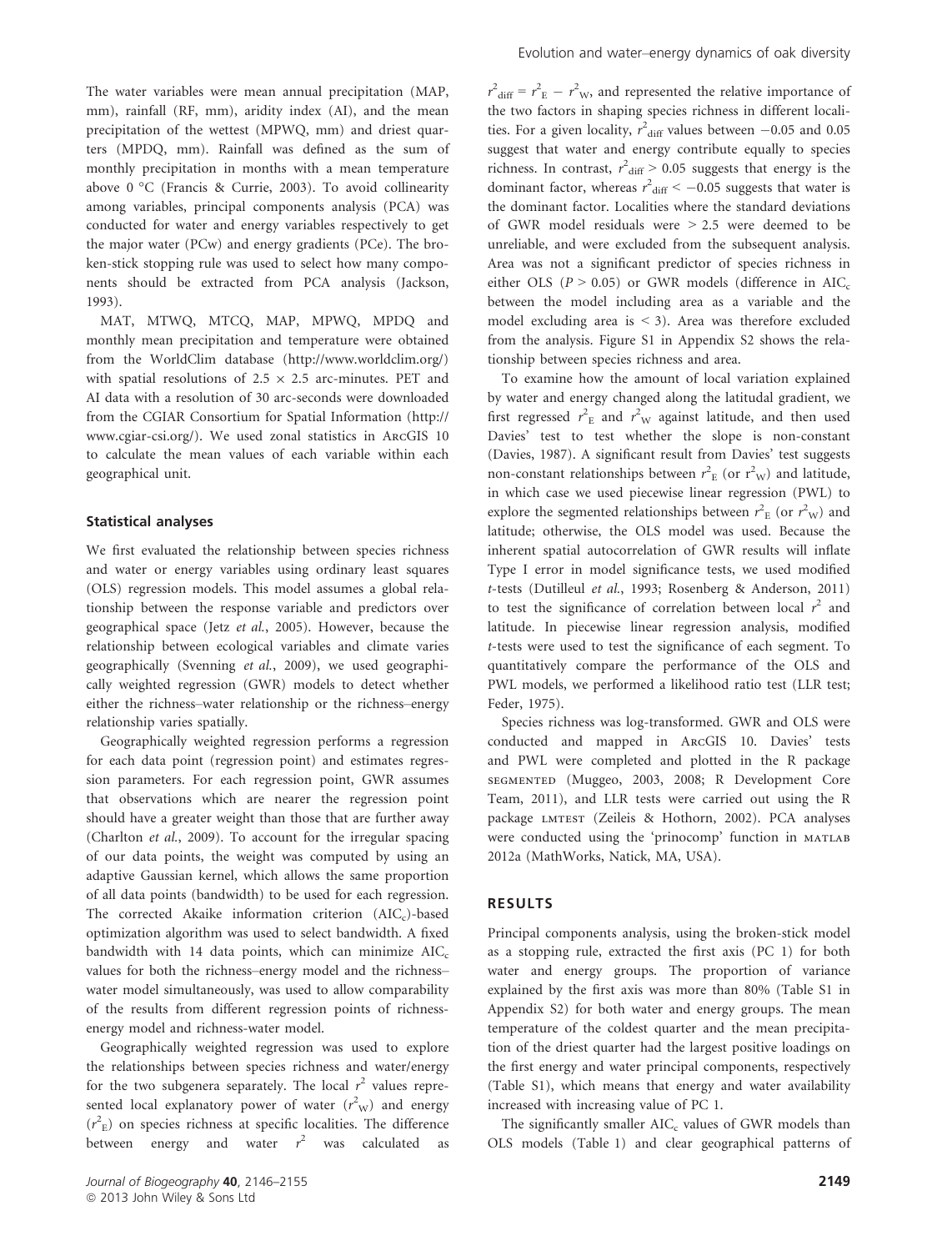**Table 1** Corrected Akaike information criterion  $(AIC<sub>c</sub>)$  values of the geographically weighted regressions (GWR) and ordinary least-squares (OLS) regressions for species richness–climate models of two Asian oak subgenera, subgenus Quercus and subgenus Cyclobalanopsis.

|                                              | Richness-water<br>model |                 | Richness-energy<br>model |                 |
|----------------------------------------------|-------------------------|-----------------|--------------------------|-----------------|
|                                              | OLS.                    | <b>GWR</b>      | OLS.                     | <b>GWR</b>      |
| Subgenus Quercus<br>Subgenus Cyclobalanopsis | 157.61<br>87.24         | 103.31<br>75.78 | 155.49<br>98.27          | 101.09<br>77.63 |

residuals in OLS models (Fig. S3 in Appendix S2) indicated a strong spatial heterogeneity of richness–climate relationship. Local  $r^2$  values under GWR models showed no waterenergy transition along latitude for either subgenus (Fig. 2). The LLR test shows that the PWL model fits the data significantly better than the OLS model (Table 2).

We found strong latitudinal gradients in the explanatory power of energy  $(r<sup>2</sup><sub>E</sub>)$  for subg. *Quercus*, and in the explanatory power of water  $(r^2$ <sub>W</sub>) for subg. Cyclobalanopsis (Table 3). For subg. *Quercus*, both  $r_{\rm E}^2$  and  $r_{\rm W}^2$  showed nonconstant trends along latitudinal gradients (Davies' test:  $P < 0.001$ ). Piecewise linear regression identified the breakpoint at 27.82° N for  $r_{\rm E}^2$  and at 44.21° N for  $r_{\rm W}^2$ . Local  $r_{\rm E}^2$ decreased before the break-point, and increased thereafter. For subg. Cyclobalanopsis, both  $r_{\rm E}^2$  and  $r_{\rm W}^2$  increased along latitudinal gradients, but only  $r^2$ <sub>W</sub> increased significantly. These results are more consistent with the expectations of the tropical niche conservatism hypothesis, which suggests an increase in the local  $r^2$  of water and energy availability from southern to northern latitudes for species belonging to subg. Cyclobalanopsis., but a U-shaped pattern in the  $r^2$  of energy availability for those of subg. Quercus (Fig. 3). Notably, comparison of the local  $r^2$  values for the two clades suggested that, at low latitudes  $(*c*, 25<sup>o</sup> N)$ , water and energy had higher  $r^2$  on the species richness of subg. Quercus spp. than subg. Cyclobalanopsis spp. (one tailed t-test:  $r^2$ <sub>E</sub>,  $t = 3.38$ ,  $P < 0.01$ ;  $r^2$ <sub>W</sub>,  $t = 5.04$ ,  $P < 0.01$ ). In contrast, at latitudes above c. 25° N, water and energy correlated more strongly (higher  $r^2$ ) with the species richness of subg. Cyclobalanopsis than that of subg. Quercus (one tailed *t*-test:  $r_{\rm E}^2$ ,  $t = -3.486$ ,  $P < 0.01$ ;  $r^2$ <sub>W</sub>,  $t = -6.531$ ,  $P < 0.01$ ) (Fig. 4).

The local  $r^2$ <sub>diff</sub>, which is the difference between local  $r^2$ <sub>E</sub> and local  $r_{\rm W}^2$  (see Materials and Methods), was 0.10 on average for subg. Quercus, and showed a break point at 35.59° N. The relative importance of energy decreased with latitude below (south of) 35.59° N, but significantly increased at high latitudes (Table 3, Fig. 3). For subg. *Cyclobalanopsis*, the  $r^2_{\text{diff}}$ was -0.09 on average, and showed a break point at 23.53° N. To the south of 23.53° N, the  $r_{\rm E}^2$  and  $r_{\rm W}^2$  were very similar, while to the north, the relative importance of water significantly increased. Local  $r^2$ <sub>diff</sub> for subg. Quercus was greater than zero in 41 of 54 localities (Fig. 3c), but only 9 of 35 localities for subg. Cyclobalanopsis (Fig. 3f), suggesting that subg. *Quercus* spp. are more limited by energy while subg. Cyclobalanopsis spp. are more limited by water.

## **DISCUSSION**

We assessed the relative importance of water and energy availability in determining the species richness of the two subgenera of Asian oaks along a latitudinal gradient encompassing tropical, temperate and boreal ecosystems. We did not find a clear latitudinal transition zone marking a shift from the predominance of water limitation to that of energy as proposed by Hawkins et al. (2003). For subg. Quercus, the strength of the relationship between energy and species richness showed a U-shaped pattern along the latitudinal gradient. In contrast, the  $r^2$  of both water and energy on the species richness of subg. Cyclobalanopsis increased monotonically from low to mid-latitudes. In addition, we found stronger energy limitation for the temperate clade and stronger water limitation for the tropical clade. These patterns were consistent with predictions arising from niche conservatism (but not with tropical niche conservatism) and suggested that differences in water–energy dynamics between these two subgenera of oaks might result from differences in their ancestral climatic niches. We conclude that niche conservatism might influence water–energy dynamics, such that evolutionary history and contemporary climate interact to shape the latitudinal gradient in the species richness of oaks across Asia.

In accordance with niche conservatism, species richness for each clade declined with increasing departure of ambient climatic conditions from that of the ancestral climatic niche (Latham & Ricklefs, 1993; Wiens & Donoghue, 2004; Wiens et al., 2010). In our study, the subgenus Cyclobalanopsis originated and diversified in a more humid and tropical-like climate than the subgenus Quercus (Zhou, 1992; Denk & Grimm, 2010). The subgenus Quercus, on the other hand, originated in more temperate climates and evolved tolerances to drought and cold (Axelrod, 1983; Zhou, 1992; Manos et al., 1999). For example, previous studies on North American oaks found that species of subg. Quercus were welladapted to dry environments, due to their deep-penetrating root system, thick leaves and small stomata (Hinckley et al., 1979; Abrams, 1990). The significant differences in the physiological tolerance of the two subgenera are consistent with the differences in the relative importance of water and energy in shaping the patterns of species richness. Compared to species of subg. Quercus, species of subg. Cyclobalanopsis, which are pre-adapted to a warm and wet climate, are more limited by the cold and dry climate typical of mid-latitudes (25– 40° N; see Fig. 4). In contrast species of subg. Quercus, which are highly tolerant of drought and cold, are more negatively affected by the warm and wet climatic conditions typical of low latitudes than subg. Cyclobalanopsis (Fig. 4). Our results are consistent with previous findings, and suggest that the interaction between evolutionary history and contemporary climate contributes to the effects of water–energy dynamics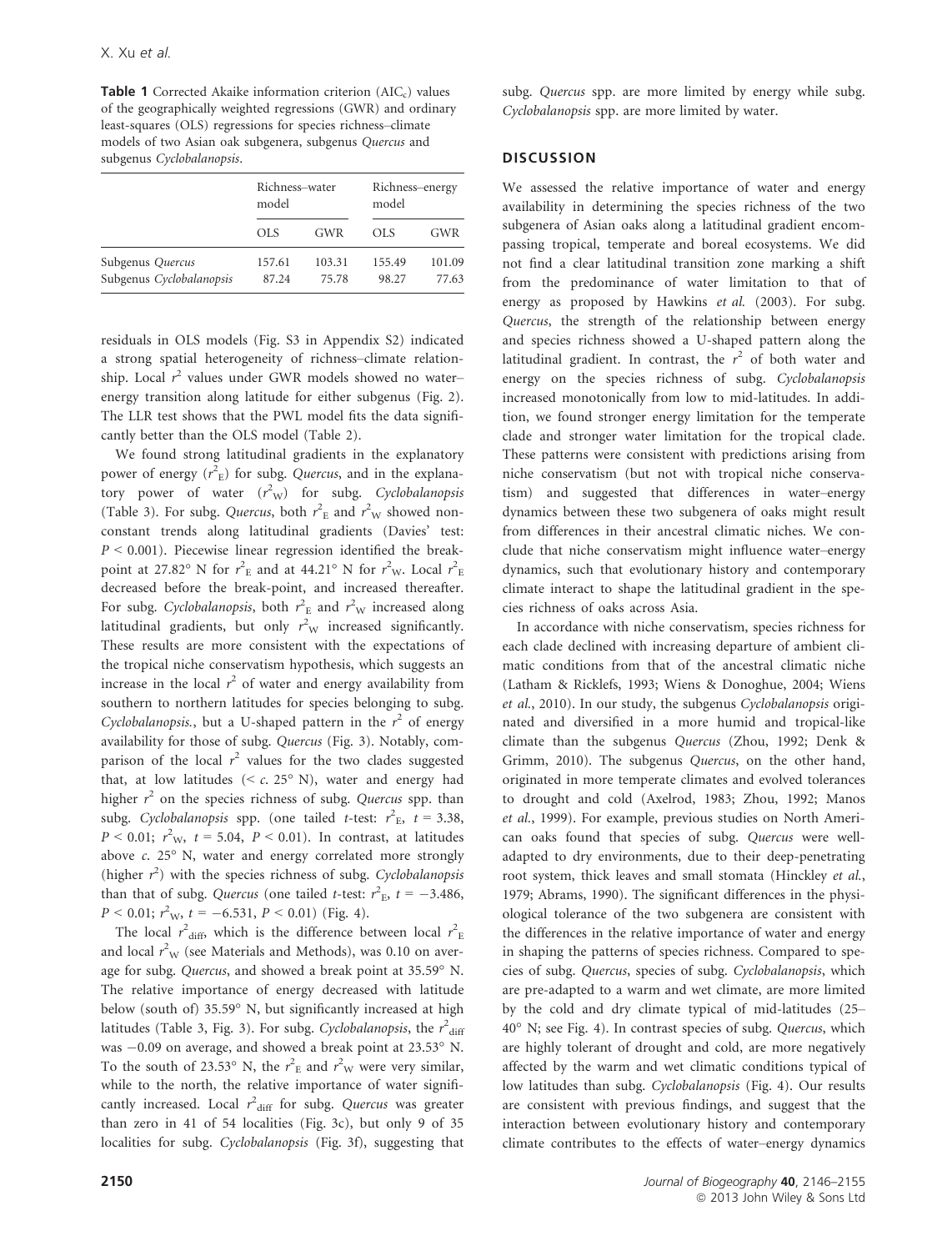

Figure 2 Geographical variation in local values of  $r^2$  for (a,b) energy and (c,d) water models, and (e,f) differences ( $r^2$ <sub>diff</sub>) between water and energy models for two subgenera of Asian oaks. Left column, Quercus subg. Quercus; right column, Quercus subg. Cyclobalanopsis. In panels a-d, the size of the dots indicates the strength of the regression models (i.e. local  $r^2$  value) and colours indicate the explanatory variable in the model (blue, water; orange, energy) with species richness as response variable. In panels e–f, colours indicate whether the effect of water limitation (blue dots, negative values of local  $r^2$ <sub>diff</sub>) or energy limitation (orange dots, positive values of  $r^2_{\text{diff}}$ ) predominates. White dots represent localities with absolute standard deviation of residuals larger than 2.5, which were excluded from the regression analyses.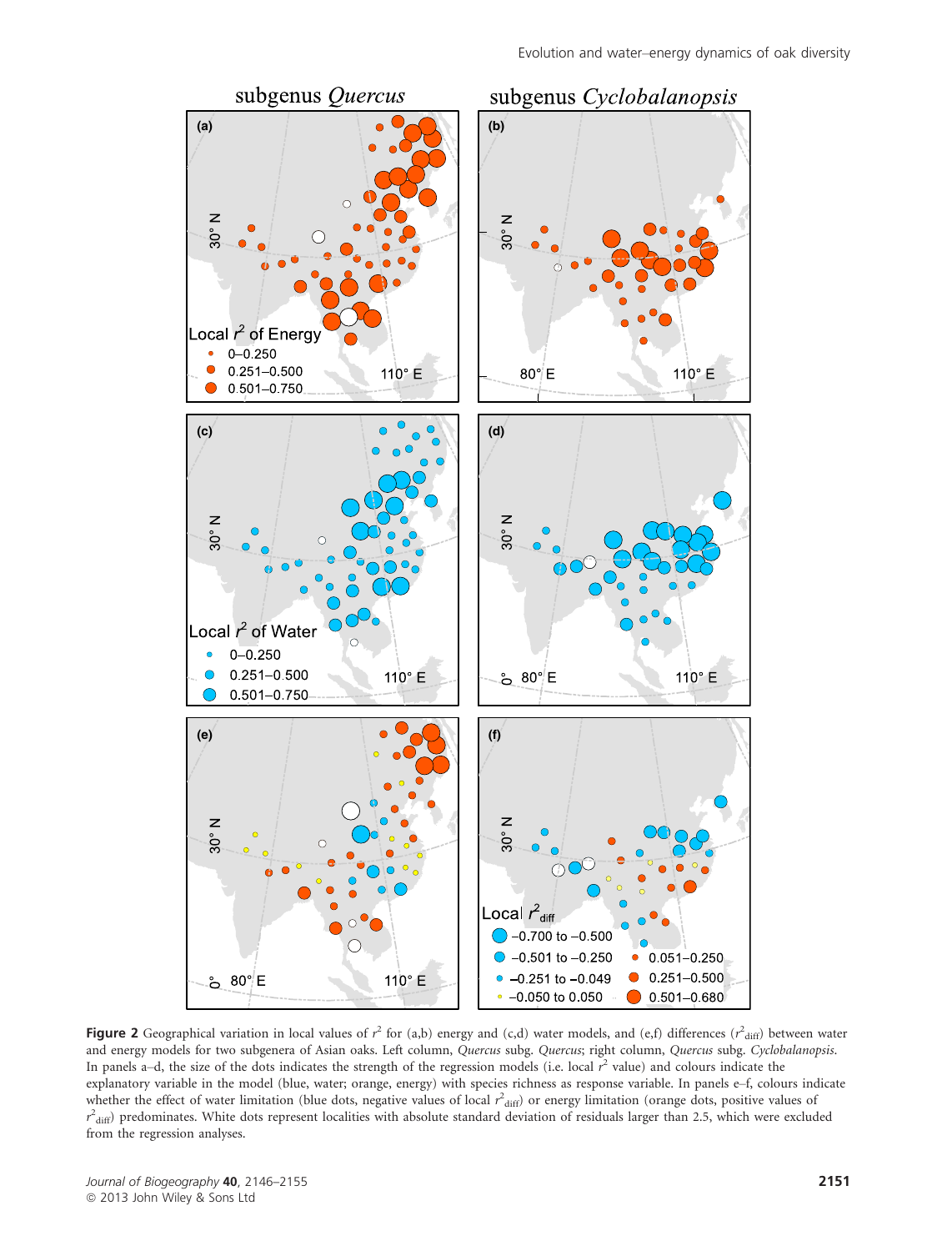| Subgenus        | opecies of the subgenera guerens and operorumnopsis.<br>Model $r^2$ | Log-likelihood   |                  |          |             |
|-----------------|---------------------------------------------------------------------|------------------|------------------|----------|-------------|
|                 |                                                                     | OLS $(d.f. = 3)$ | PWL $(d.f. = 5)$ | $\chi^2$ | P-values    |
| Quercus         | $r^2$ <sub>E</sub>                                                  | 1.717            | 11.757           | 20.080   | ${}< 0.001$ |
| Quercus         | $r^2_W$                                                             | 8.418            | 13.386           | 9.936    | 0.006       |
| Quercus         | $r^2$ diff                                                          | 2.999            | 10.051           | 14.102   | ${}< 0.001$ |
| Cyclobalanopsis | $r_{\rm E}$                                                         | 3.590            | __               |          |             |
| Cyclobalanopsis | $r_{\rm w}$                                                         | 10.658           | __               | __       | _           |
| Cyclobalanopsis | $r^4$ diff                                                          | 6.274            | 10.500           | 8.451    | 0.015       |

Table 2 Log likelihood values of ordinary least-squares (OLS) and piecewise linear (PWL) regression models and results of likelihood ratio tests for the relationship between species richness and water or energy variables along latitudinal gradients for Asian oak Quercus species of the subgenera *Quercus* and *Cyclobalanopsis* 

Table 3 Local  $r^2$  values of the relationship between species richness and water or energy along latitudinal gradients for Asian oak Quercus species of the subgenera Quercus and Cyclobalanopsis. The significance of the break-points were tested using Davies' test (Davies, 1987), and the slopes before and after break-points were estimated using piecewise linear (PWL) regression models with one break-point. P-values are for the slopes of each segment. P-values of modified t-tests are shown in parentheses.

| Subgenus                     | Model $r^2$                | Break point (95%CI)    | Slope (South) | P-values       | Slope (North) | P-values             |
|------------------------------|----------------------------|------------------------|---------------|----------------|---------------|----------------------|
| <i><u><b>Ouercus</b></u></i> | $r_{\rm E}$                | 27.82 (24.21-31.43)    | $-0.036$      | 0.001(0.076)   | 0.016         | < 0.001(0.264)       |
| Quercus                      | $\sim_{\rm W}$             | 44.21 (38.34–50.09)    | 0.007         | 0.106(0.377)   | $-0.034$      | 0.014(0.079)         |
| Quercus                      | $\overline{\mathrm{diff}}$ | 35.59 (29.85-41.33)    | $-0.013$      | 0.019(0.167)   | 0.027         | 0.017(0.483)         |
| Cyclobalanopsis              | $r_{\rm E}$                | OLS                    | 0.007         | 0.256(0.568)   | <b>OLS</b>    | <b>OLS</b>           |
| Cyclobalanopsis              | r"w                        | OLS.                   | 0.027         | < 0.001(0.063) | <b>OLS</b>    | <b>OLS</b>           |
| Cyclobalanopsis              | $r_{\rm diff}$             | $23.53$ $(17.87-29.2)$ | 0.038         | 0.148(0.303)   | $-0.035$      | $\leq$ 0.001 (0.026) |

OLS: P-values of both Davies' tests and likelihood ratio test (LLR) tests are larger than 0.05, which implies a consistent linear relationship; therefore only the ordinary least-squares (OLS) model was used (see Table 2 for results of likelihood ratio tests).



Figure 3 Latitudinal gradients of local  $r^2$  for energy models ( $r^2$ <sub>E</sub>), water models ( $r^2$ <sub>W</sub>) and relative importance of water and energy  $(r^2_{\text{diff}} = r^2_{\text{E}} - r^2_{\text{W}})$  for (a–c) Quercus subg. Quercus and (d–f) Quercus subg. Cyclobalanopsis. Black lines and grey lines in the figure were estimated by piecewise linear regression. Solid grey lines show the break and dashed grey lines show the 95% confidence interval for the break-points. Black solid lines,  $P < 0.05$ ; black dashed lines,  $P > 0.05$ . (a,b,d & e) Orange dots, local  $r^2$ <sub>E</sub>  $\geq 0.25$ ; blue dots, local  $r_{\text{w}}^2 \ge 0.25$ ; grey dots, local  $r_{\text{w}}^2$  or  $r_{\text{E}}^2$  < 0.25. (c & f) Orange dots, local  $r_{\text{diff}}^2$  > 0.05; yellow dots, 0.05  $\ge$  local  $r_{\text{diff}}^2 \ge -0.05$ ; blue dots, local  $r^2$ <sub>diff</sub> < 0.05.

on species richness (Ricklefs, 2006). For mammals, Buckley et al. (2010) also found that evolutionary history affects the species richness–climate relationship across terrestrial mammalian clades, with the relationship between species richness

and temperature being negative for young clades but positive for old tropical clades.

Niche conservatism alone cannot account for spatial patterns of species richness and several other factors could also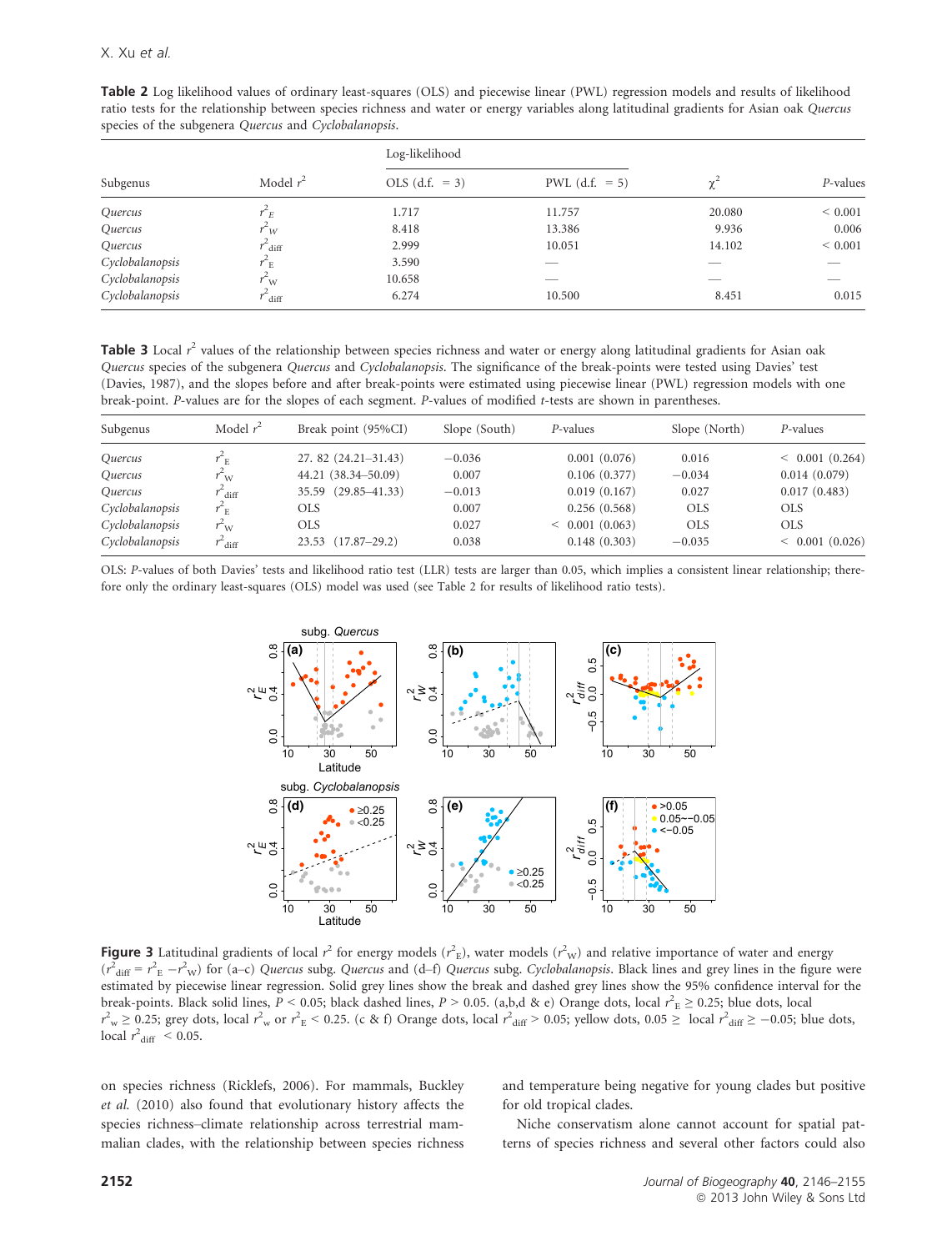

Figure 4 Comparison of local  $r^2$  difference of (a) energy and (b) water models between two Asian oak Quercus subgenera (subgenus Quercus; subgenus Cyclobalanopsis) for locations in which both subgenera occurred. When latitude is lower than 25° N, water and energy are strongly limiting for subgenus Quercus, whereas when latitude is greater than 25° N, both water and energy are strongly limiting for subgenus Cyclobalanopsis.  $r^2$ <sub>E:Que</sub>, local  $r^2$  of energy models for subgenus Quercus;  $r^2$ <sub>E:Cyc</sub>, local  $r^2$  of energy models for subgenus Cyclobalanopsis;  $r^2_{\text{W:Que}}$  local  $r^2$  of water models for subgenus Quercus;  $r^2_{\text{W: Cyc}}$ : local  $r^2$  of water models for subgenus Cyclobalanopsis.

contribute to these patterns. Previous studies have suggested that the heterogeneous topography of the south-eastern Tibetan Plateau has contributed significantly to species richness in Asia by promoting allopatric speciation and interspecific diploid hybridization in this region (Wang, 1992; Latham & Ricklefs, 1993; Liu et al., 2006). The possible rapid speciation events of oaks in the south-eastern Tibetan Plateau (Zhou, 1992) might also have contributed to the lower  $r^2$  of water and energy for oak species richness in this region than for other regions at lower or higher latitudes.

Our findings of the lack of water–energy transition differed from previous tests of Hawkins' conjecture (Whittaker et al., 2007; Eiserhardt et al., 2011), which is probably due to the historical differences between Asia and other continents (Ricklefs et al., 2004). Hawkins et al. (2003) studied 22 plant data sets, most of which were from America and only two of which were global (but with few localities from Asia). Other tests of Hawkins' conjecture were based on data from Europe (Whittaker et al., 2007) and tropical to subtropical regions of America (Eiserhardt et al., 2011). In contrast, our study focused on Asia, which has a different geological and evolutionary history from Europe and America. In particular, Asia was connected to tropical regions even during the global cooling periods in the late Tertiary and in the Quaternary glacial–interglacial cycles. Therefore, many clades retracted into glacial refugia in southern and south-western China and the Indochinese peninsula and survived the severe climate changes since the late Tertiary there (Latham & Ricklefs, 1993). In contrast, Western Europe and eastern North America are separated from the tropics and subtropics by the Mediterranean Sea and the Gulf of Mexico, respectively, and many clades became extinct because their southward contraction during glacial periods was stopped by the geographical barriers (Huntley, 1993; Latham et al., 1993). These large differences in regional histories among these three continents might have significantly altered the relationship between species richness and water–energy dynamics, and hence the water–energy transition. As such, a discrepancy exists in the relative importance of various climatic factors for shaping patterns of tree species richness in North America and Asia. For example, Ricklefs et al. (2004) compared the determinants of flowering plant diversity in Eastern Asia and eastern North America, and found that January temperature was the only significant climatic variable affecting species richness in Eastern Asia, whereas both January temperature and summer precipitation were significant in eastern North America.

To conclude, we tested the water–energy transition conjecture of Hawkins et al. (2003) and evaluated the role of evolutionary history in mediating the effect of water–energy dynamics on the latitudinal species richness gradient in oaks. Our analysis did not find a single water–energy transition zone as predicted by Hawkins et al. (2003). Instead, our results suggest that evolutionary history determines the relative importance of water and energy on spatial patterns of species richness through niche conservatism. In particular, we showed that – in most localities – species richness in subg. Quercus is more limited by energy, whereas species richness in subg. Cyclobalanopsis is more limited by water (Fig. 3). These results are consistent with a growing body of evidence supporting the view that evolutionary and historical processes, and in particular niche conservatism, interact with contemporary climate to shape spatial patterns of diversity in vascular plants (Ricklefs, 2006; Wang et al., 2011b). Ultimately, experimental studies are needed to directly detect the changes in physiological adaptations (e.g. adaptation to drought, freezing and heat) for coping with 'extreme' climatic conditions as one moves away from the more 'benign' climatic conditions characterizing the ancestral niche.

## ACKNOWLEDGEMENTS

We thank W.H. Du of the Institute of Botany, Chinese Academy of Science, for his help in constructing the species distribution database and S.H. Yek of the University of Copenhagen for improving an earlier draft. Financial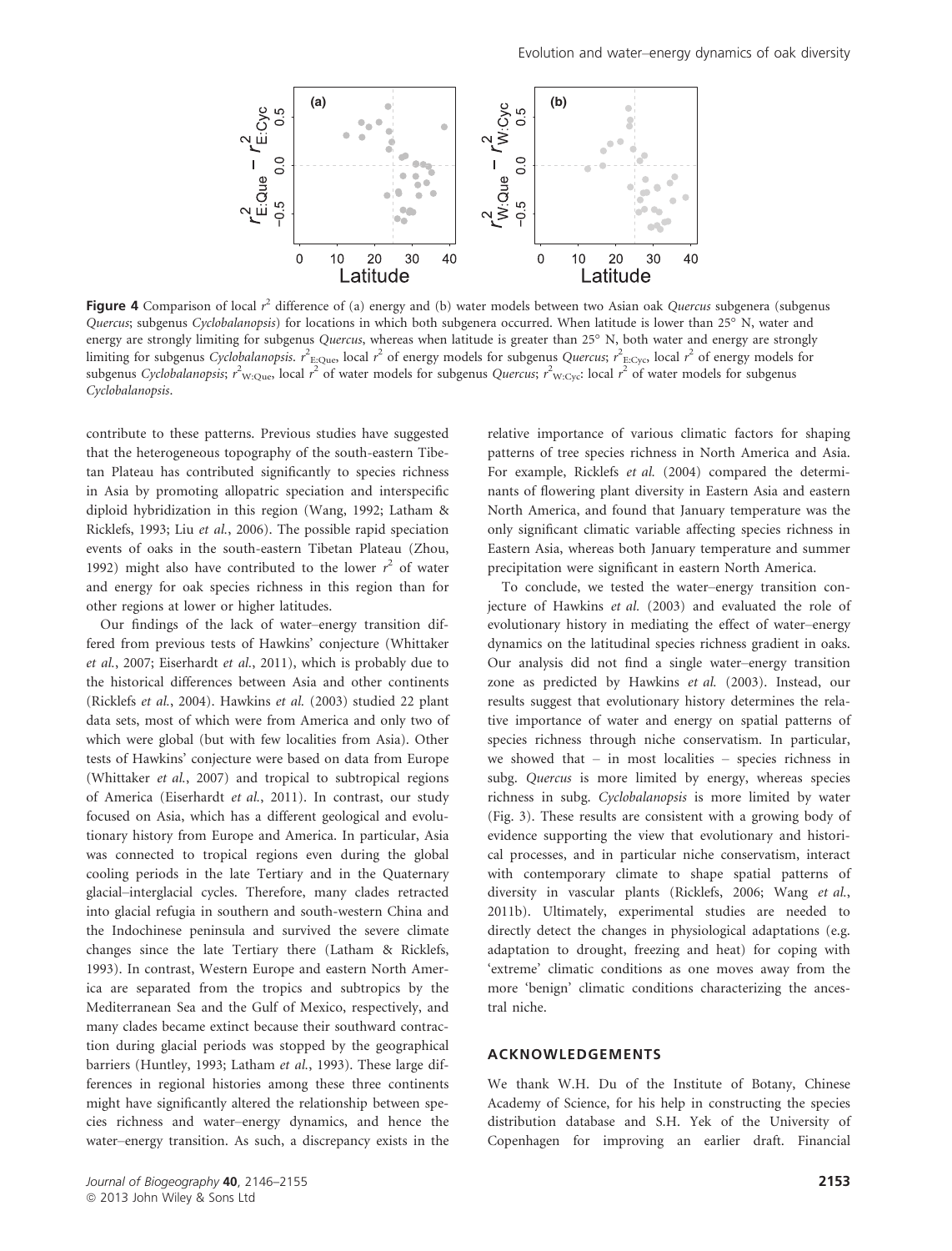support was provided by: the National Natural Science Foundation of China (31021001) to J.F. and X.X.; Peking University and the Chinese Scholarship Council to X.X.; the Marie Curie Actions under the Seventh Framework Programme (PIEF-GA-2010-275666) to Z.W.; and the Danish National Research Foundation for support to the Center for Macroecology, Evolution and Climate to C.R., Z.W., J.-P.L. and X.X.

## **REFERENCES**

- Abrams, M.D. (1990) Adaptations and responses to drought in Quercus species of North-America. Tree Physiology, 7, 227–238.
- Axelrod, D.I. (1983) Biogeography of oaks in the Arcto-Tertiary Province. Annals of the Missouri Botanical Garden, 70, 629–657.
- Brown, J.H., Gillooly, J.F., Allen, A.P., Savage, V.M. & West, G.B. (2004) Toward a metabolic theory of ecology. Ecology, 85, 1771–1789.
- Buckley, L.B., Davies, T.J., Ackerly, D.D., Kraft, N.J.B., Harrison, S.P., Anacker, B.L., Cornell, H.V., Damschen, E.I., Grytnes, J.A., Hawkins, B.A., McCain, C.M., Stephens, P.R. & Wiens, J.J. (2010) Phylogeny, niche conservatism and the latitudinal diversity gradient in mammals. Proceedings of the Royal Society B: Biological Sciences, 277, 2131–2138.
- Charlton, M., Fotheringham, S. & Brunsdon, C. (2009) Geographically weighted regression white paper. National Centre for Geocomputation, National University of Ireland Maynooth, Co, Kildare.
- Currie, D.J., Mittelbach, G.G., Cornell, H.V., Field, R., Guégan, J.F., Hawkins, B.A., Kaufman, D.M., Kerr, J.T., Oberdorff, T., O'Brien, E. & Turner, J.R.G. (2004) Predictions and tests of climate-based hypotheses of broad-scale variation in taxonomic richness. Ecology Letters, 7, 1121–1134.
- Davies, R.B. (1987) Hypothesis-testing when a nuisance parameter is present only under the alternative. Biometrika, 74, 33–43.
- Deng, M., Zhou, Z., Chen, Y.Q. & Sun, W.B. (2008) Systematic significance of the development and anatomy of flowers and fruit of Quercus schottkyana (subgenus Cyclobalanopsis: Fagaceae). International Journal of Plant Sciences, 169, 1261–1277.
- Denk, T. & Grimm, G.W. (2009) Significance of pollen characteristics for Infrageneric classification and phylogeny in Quercus (Fagaceae). International Journal of Plant Sciences, 170, 926–940.
- Denk, T. & Grimm, G.W. (2010) The oaks of western Eurasia: traditional classifications and evidence from two nuclear markers. Taxon, 59, 351–366.
- Donoghue, M.J. (2008) A phylogenetic perspective on the distribution of plant diversity. Proceedings of the National Academy of Sciences USA, 105, 11549–11555.
- Dutilleul, P., Clifford, P., Richardson, S. & Hemon, D. (1993) Modifying the t-test for assessing the correlation between two spatial processes. Biometrics, 49, 305–314.
- Eiserhardt, W.L., Bjorholm, S., Svenning, J.C., Rangel, T.F. & Balslev, H. (2011) Testing the water–energy theory on American palms (Arecaceae) using geographically weighted regression. PLoS ONE, 6, e27027.
- Feder, P.I. (1975) The log likelihood ratio in segmented regression. The Annals of Statistics, 3, 84–97.
- Field, R., O'Brien, E.M. & Whittaker, R.J. (2005) Global models for predicting woody plant richness from climate: development and evaluation. Ecology, 86, 2263–2277.
- Francis, A.P. & Currie, D.J. (2003) A globally consistent richness-climate relationship for angiosperms. The American Naturalist, 161, 523–536.
- Giehl, E.L.H. & Jarenkow, J.A. (2012) Niche conservatism and the differences in species richness at the transition of tropical and subtropical climates in South America. Ecography, 35, 1–11.
- Govaerts, R., Andrews, S., Coombes, A., Gilbert, M., Hunt, D., Nixon, K. & Thomas, M. (2011) World checklist of Fagaceae. Royal Botanic Gardens, Kew, Richmond. Available at: http://apps.kew.org/wcsp/home.do (accessed October 2011).
- Hawkins, B.A., Field, R., Cornell, H.V., Currie, D.J., Guégan, J.F., Kaufman, D.M., Kerr, J.T., Mittelbach, G.G., Oberdorff, T., O'Brien, E.M., Porter, E.E. & Turner, J.R.G. (2003) Energy, water, and broad-scale geographic patterns of species richness. Ecology, 84, 3105–3117.
- Hinckley, T.M., Dougherty, P.M., Lassoie, J.P., Roberts, J.E. & Teskey, R.O. (1979) Severe drought: impact on tree growth, phenology, net photosynthetic rate and water relations. American Midland Naturalist, 102, 307–316.
- Huntley, B. (1993) Species-richness in north-temperate zone forests. Journal of Biogeography, 20, 163–180.
- Huston, M.A. (1994) Biological diversity: the coexistence of species on changing landscapes. Cambridge University Press, Cambridge.
- Jackson, D.A. (1993) Stopping rules in principal components analysis: a comparison of heuristic and statistical approaches. Ecology, 74, 2204–2214.
- Jetz, W., Rahbek, C. & Lichstein, J.W. (2005) Local and global approaches to spatial data analysis in ecology. Global Ecology and Biogeography, 14, 97–98.
- Jones, J.H. (1986) Evolution of the Fagaceae: the implications of foliar features. Annals of the Missouri Botanical Garden, 73, 228–275.
- Kozak, K.H. & Wiens, J.J. (2010) Niche conservatism drives elevational diversity patterns in Appalachian salamanders. The American Naturalist, 176, 40–54.
- Latham, R.E. & Ricklefs, R.E. (1993) Global patterns of tree species richness in moist forests: energy-diversity theory does not account for variation in species richness. Oikos, 67, 325–333.
- Latham, R.E., Ricklefs, R.E. & Schluter, D. (1993) Continental comparisons of temperate-zone tree species diversity. Species diversity in ecological communities: historical and geographical perspectives (ed. by R.E. Ricklefs and D. Schluter), pp. 294–314. University of Chicago Press, Chicago, IL.